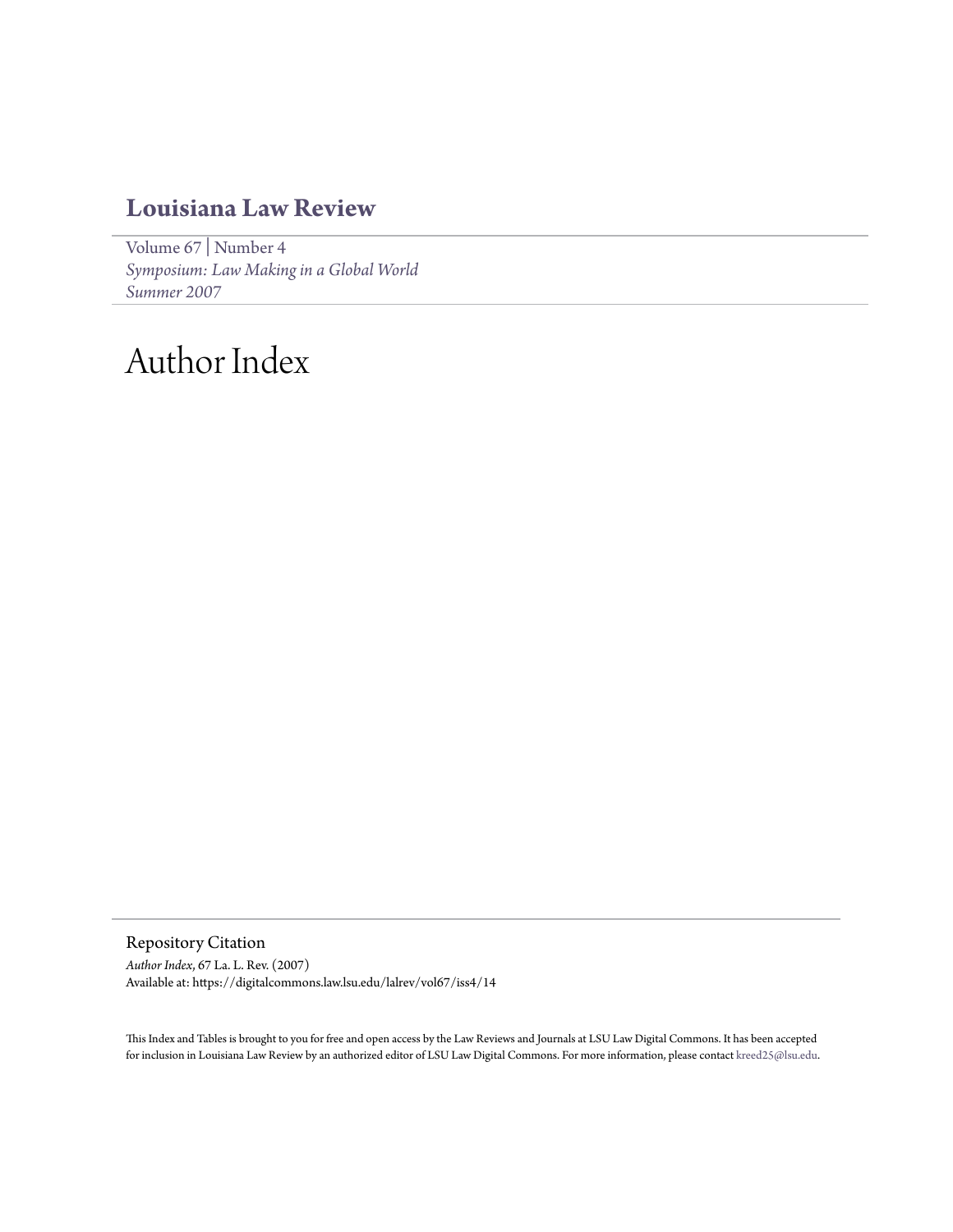# **AUTHOR INDEX Volume 67**

### **ALBERT, RICHARD**

Religion in the New Republic, Vol. **67, p. I**

# BAIER, **PAUL** R.

**100** Years of **LSU** Law, **1906-2006: A** Centennial Gloss, Vol. **67, p. 289**

# **BAIER, PAUL** R.

The Supreme Court, Justinian, and Antonin Scalia: Twenty Years in Retrospect, Vol. **67, p.** 489

# **BANAKAS, STATHIS**

**A** Global Concept of Justice-Dream or Nightmare? Looking at Different Concepts of Justice or Righteousness Competing in Today's World, Vol. 67, p. 1021

# **BEHR, VOLKER**

Development of a New Legal System in the People's Republic of China, Vol. **67, p. 1161**

#### **BRAME, KIMBERLY**

Beyond Misrepresentations: Defining Primary and Secondary Liability Under Subsections (a) and (c) of Rule **lOb-5,** Vol. 67, p. 935

# CONEY, AMANDA

Defining "Primary Defendants" in the Class Action Fairness Act of 2005, Vol. 67, p. 903

# GOOLSBY, **MELANIE** P.

*Merrill Lynch v. Dabit:* The Case of the Scorned Broker and the Death of the State Securities Fraud Class Action Suit, Vol. 67, p. 227

# GORDLEY, **JAMES**

When Is the Use of Foreign Law Possible? A Hard Case: The Protection of Privacy in Europe and the United States, Vol. 67, p. 1073

# **GRISSEL,** KATIE **DRELL**

The Legal Fiction of "Clear Text" in *Willis-Knighton v. Caddo-Shreveport Sales and Use Tax Commission,* Vol. **67, p. 523**

#### **HALL, REBECCA BARRETT**

**A** Wolf in Sheep's Clothing: Dressing-Up Substantive Legislation to Trigger the Interpretive Exception to Retroactivity Violates Constitutional Principles, Vol. **67, p.** 599

# HAZARD, **JR., GEOFFREY C.**

Challenges in Law Making in Mass Societies, Vol. 67, p. 1103

# **HOLIAN, JAMIE**

Defendant Indeterminacy: New Wine into Old Skins, Vol. 67, p. 785

# **HUGHES, HEATHER**

Aesthetics of Commercial Law-Domestic and International Implications, Vol. 67, p. 689

#### **JENNY,** RACHEL

Angel Investor Tax Credit v. **CAPCO:** More Bang for the Buck?, Vol. **67, p. 671**

# **KANTROW, JACOB M.**

*Dura Pharmaceuticals, Inc. v. Broudo:* Not Really a Loss Causation Case, Vol. 67, p. 257

# KANTROW, **LUCIE R.**

Presumption Junction: Honey, You Weren't Part of the Function-A Louisiana Mother's New Right to Contest Her Husband's Paternity, Vol. 67, p. 633

# **LEDET, SCOTT P.**

The *Kelo* Effect: Eminent Domain and Property Rights in Louisiana, Vol. **67, p. 171**

# **LEWIS, RAY**

Employee E-mail Privacy Still Unemployed: What the United States Can Learn from the United Kingdom, Vol. **67, p. 959**

#### **LITVINOFF, SAUL**

Closing Remarks, Vol. **67, p. 1219**

# **LUTKEWITTE, ERIN G.**

**A** Problem in Need of Repair: Louisiana's Subsequent Remedial Measures Rule, Vol. **67, p. 195**

# **MACDONALD, RODERICK A.**

Unitary Law Re-form, Pluralistic Law Re-Substance: Illuminating Legal Change, Vol. 67, p. 1113

# **MADDEN, M. STUART**

Defendant Indeterminacy: New Wine into Old Skins, Vol. 67, p. 785